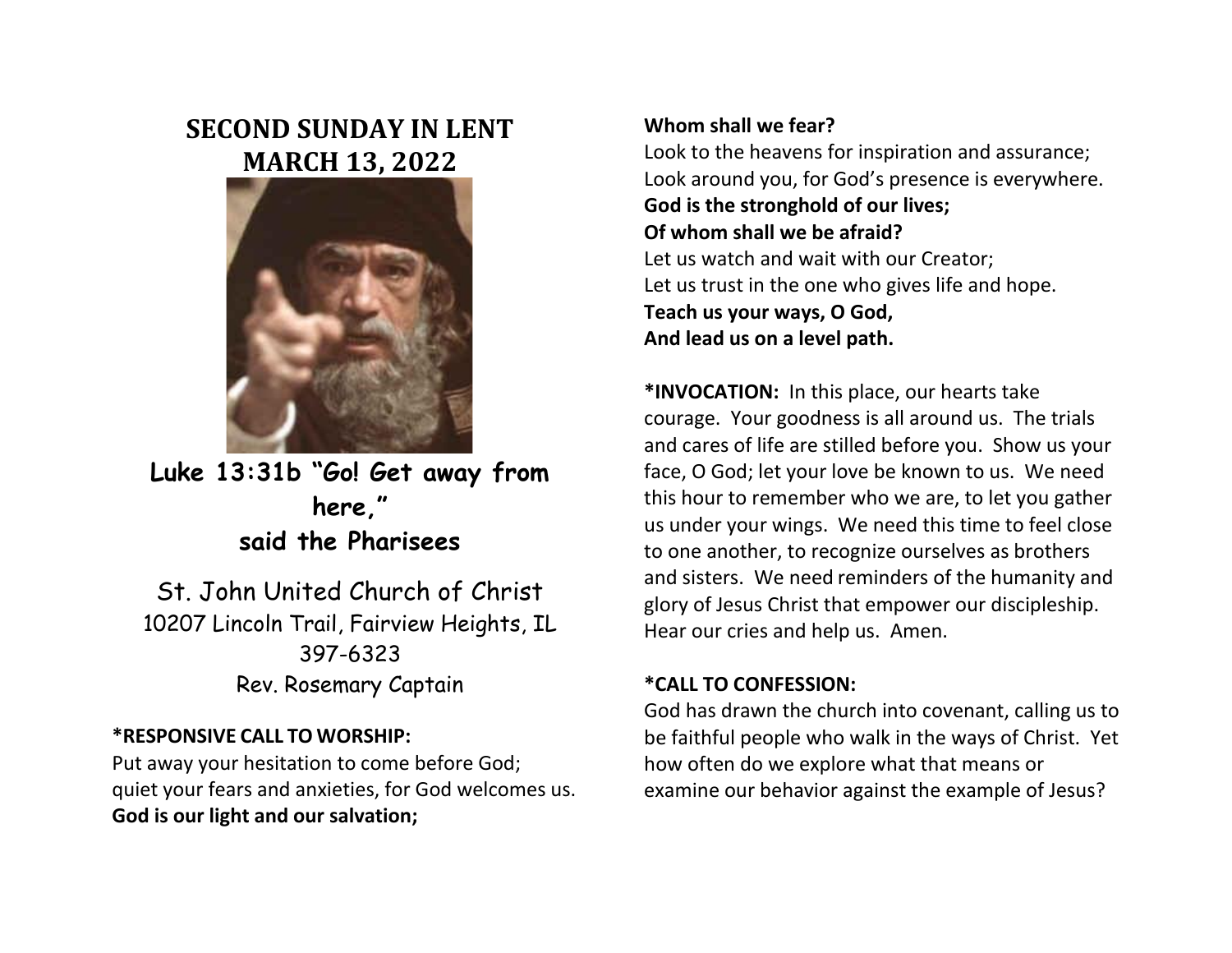A time of confession gives us the opportunity to reclaim and grow in our relationship with God.

### **\*PRAYER OF CONFESSION:**

**God of all people, we confess that we would like to claim your majesty and power for our exclusive benefit. We relish the good things of life and are reluctant to share with those who seem less deserving. We resist the prophets who point out our greed, even when we feel we are being generous. We resent persons in positions of authority over us who seem not to have our best interests at heart. We are angry about ones whose evil deeds seem to go unpunished. O God, how can we receive your mercy when we are so reluctant to pass it on? Help us to center our lives in your love more than in our own desires.** Silence

## **\*ASSURANCE OF FORGIVENESS:**

God does not cast us off or forsake us but is with us in our suffering, and adversity. Even when we live as enemies of the cross, the God of Jesus Christ does not give up on us. Surely there is shelter for us in the midst of our troubles and forgiveness when we have gone our own way. Lift up your eyes to behold God's promises. We are forgiven. Praise the Lord. Amen.

## **\*GLORIA PATRI:**

**Glory to the Creator, the Christ, the Holy Spirit, Three- in-One; as it was in the beginning, is now, and ever shall be, world without end. Amen. Amen.**

# **SCRIPTURE: Philippians 3:17-4:1**

The words of Paul **<sup>17</sup>** Brothers and sisters, become imitators of me and watch those who live this way—you can use us as models. **<sup>18</sup>** As I have told you many times and now say with deep sadness, many people live as enemies of the cross. **<sup>19</sup>** Their lives end with destruction. Their god is their stomach, and they take pride in their disgrace because their thoughts focus on earthly things. **<sup>20</sup>**Our citizenship is in heaven. We look forward to a savior that comes from there—the Lord Jesus Christ. **<sup>21</sup>**He will transform our humble bodies so that they are like his glorious body, by the power that also makes him able to subject all things to himself. **4** Therefore, my brothers and sisters whom I love and miss, who are my joy and crown, stand firm in the Lord.

# **\*GOSPEL LESSON: Luke 13:31-35**

**<sup>31</sup>** At that time, some Pharisees approached Jesus and said, "Go! Get away from here, because Herod wants to kill you." **<sup>32</sup>** Jesus said to them, "Go, tell that fox,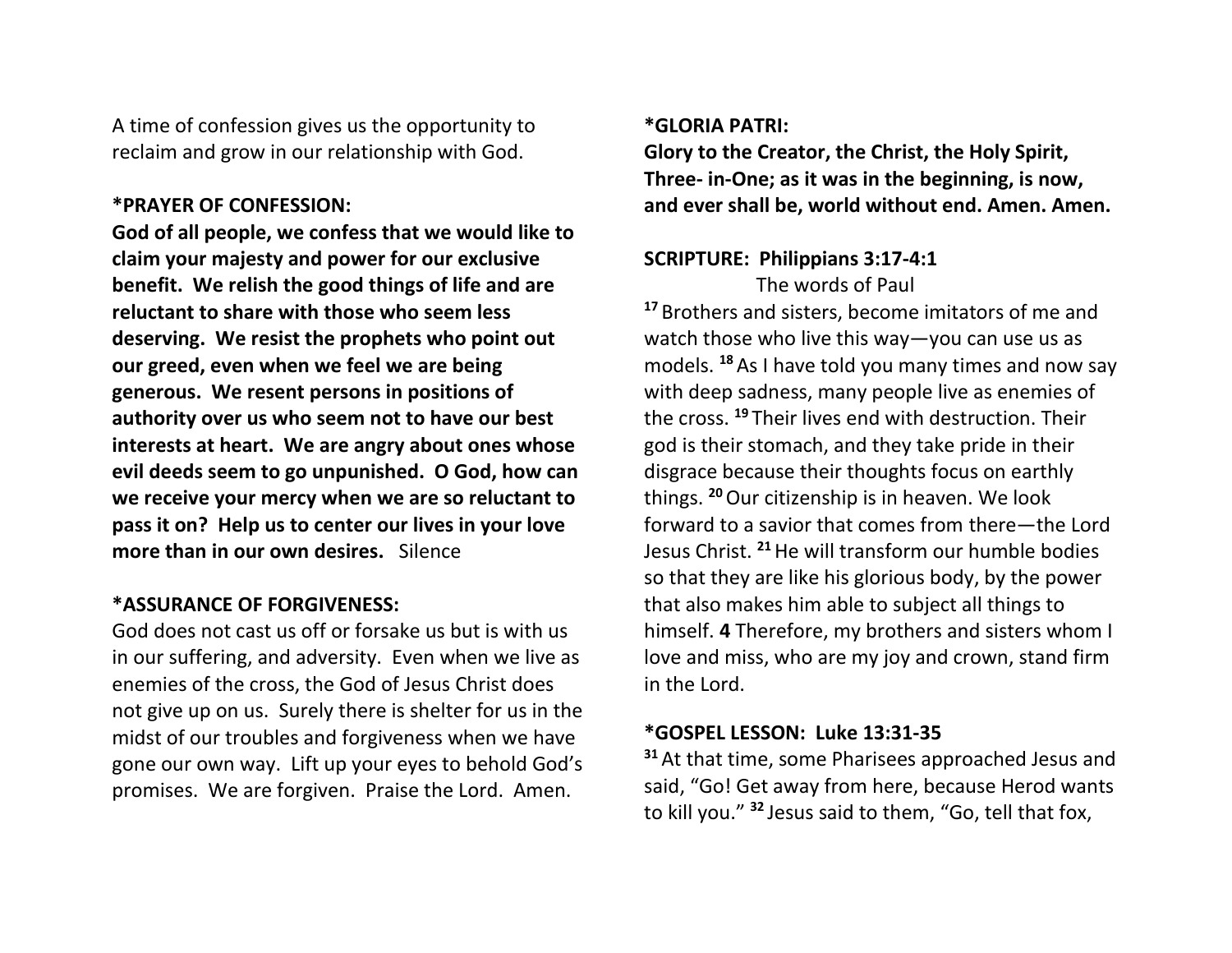'Look, I'm throwing out demons and healing people today and tomorrow, and on the third day I will complete my work. **<sup>33</sup>**However, it's necessary for me to travel today, tomorrow, and the next day because it's impossible for a prophet to be killed outside of Jerusalem.'

**<sup>34</sup>** "Jerusalem, Jerusalem, you who kill the prophets and stone those who were sent to you! How often I have wanted to gather your people just as a hen gathers her chicks under her wings. But you didn't want that. **<sup>35</sup>** Look, your house is abandoned. I tell you, you won't see me until the time comes when you say, *Blessings on the one who comes in the Lord's name."*

These are the ancient Words shared with us anew. **Thanks be to God. Amen.**

### **MESSAGE: "There is no stopping Jesus"**

Is there such a thing as a favorable picture of the Pharisees? Evidently there is, at least for some of them. In this passage they are warning Jesus about Herod and advising Jesus to flee and hide from Herod.

 I can't tell where Jesus is at this time, but I know where he is headed and that is Jerusalem. Jesus is not focused on what Herod will or won't do to him. Jesus is focused on his mission. "I must be on my way," he tells these Pharisees.

 Jesus even tells them his itinerary. "Look, I'm throwing out demons and healing people today and tomorrow, and on the third day I will complete my work. **<sup>33</sup>**However, it's necessary for me to travel today, tomorrow, and the next day because it's impossible for a prophet to be killed outside of Jerusalem." (*Did you notice the reference to the third day?)*

 In fact, many prophets were killed in that city. Compare the death of the prophet Zechariah, 2 Chronicles 24:20-22; the death of the prophet Urijah, Jeremiah 26:20-23; and the future death of the two witnesses, Revelation 11:3, 7-8. Jesus links his fate with that of the prophets. Jesus is on his way to Jerusalem and he says, "you won't see me until the time comes when you say, Blessings on the one who comes in the Lord's name." Jesus is referring to his triumphant entrance into the city, six days before he is arrested.

 (*The important point to note is that Jesus' death is in continuity with the rest of his ministry — "today," "tomorrow," and "the third day" go together. Jesus' death is not of a fundamentally different character than his ministry while he was alive: They are all about establishing the kingdom of God. Holding*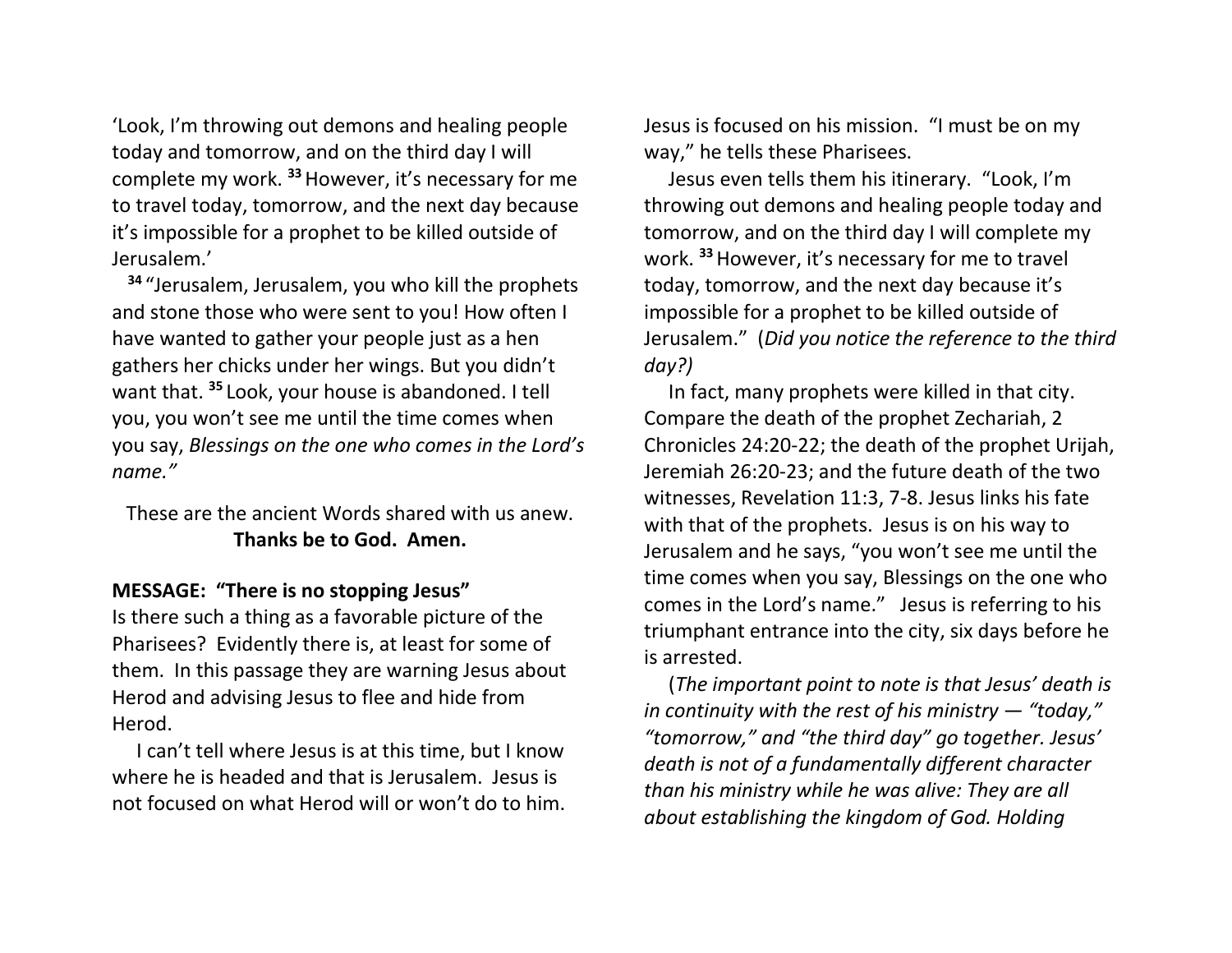*together Jesus' life and death helps us to make better sense of both.)*

**<sup>34</sup>** "Jerusalem, Jerusalem, you who kill the prophets and stone those who were sent to you! How often I have wanted to gather your people just as a hen gathers her chicks under her wings. But you didn't want that."

 Immediately following this "indictment" we have the compassionate and agonized plea of v. 35b: Jesus (speaking for God?) longs to shelter the children of Israel like a mother hen does for her brood.

 Nevertheless, punishment is also announced in verse 35: "your house is left to you desolate." This may be a reference to the destruction of Jerusalem and the temple (the "house" of God) in A.D. 70.

 So, what can we learn from these few verses? According to Dr. Scott Shauf from *Working Preacher*, there are many questions we should ask ourselves at this time of lent.

 "Throughout Lent we are preparing ourselves to experience Jesus' cross. This passage calls us to do so by considering whether our lives lead appropriately to that cross. Can we make sense of our lives as a part of the establishment of God's kingdom in our world? Or are we frightened from our mission by the threats of earthly rulers? Moreover, if Jesus were to

speak prophetically to us, what would his message be? How have we resisted God's messages and kingdom?

 Paul refers to the church as a temple, as the dwelling of God's Spirit (1 Corinthians 3:16-17). So how have we played the tragic role of Jerusalem? On the other hand, how have we recognized God's messages and kingdom, and how can we continue to do so?"

 Jesus continues and persistently follows God's will, no matter the suffering he will experience. God help us to do the same. Amen.

**PASTORAL PRAYER:** Beginning with a time for silent personal prayer.

 Eternal God, we are grateful for the life and suffering of Jesus and rejoice in the glory that will be his on resurrection day.

 Generous God, you have given us a goodly heritage in your church. Grant to us new zeal and perseverance to extend your kingdom so that people everywhere so we may be united in spirit and love.

 Gracious God, you have promised that the Christ shall not fail nor be discouraged until justice shall rule the whole earth. Save us from dishonoring your name, from strife and contention. Unite all nations in the search for peace with justice.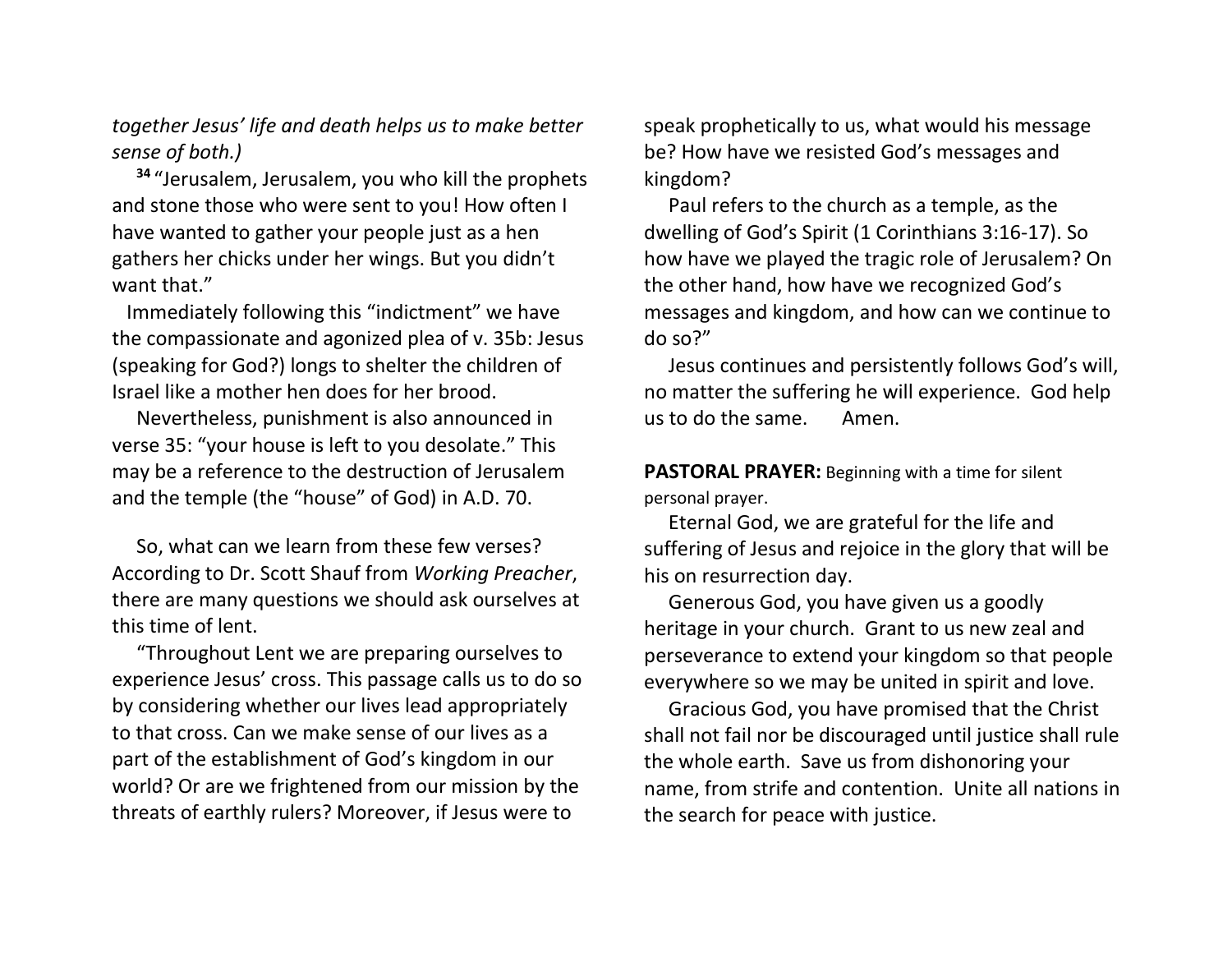Today we especially pray for the people in the Ukraine who are searching for peace and are leaving their homes to survive the violence. They are innocent people who are the victims of this violence that no one understands.

We pray for all those on our prayer list. May they find strength in your compassionate love.

 All these things we pray in the name of your Son, Jesus . . .

**THE LORD'S PRAYER:**

**Our Father who art in heaven, hallowed be your name. Thy kingdom come. Thy will be done, on earth as it is in heaven. Give us this day our daily bread. And forgive us our debts as we forgive our debtors. And lead us not into temptation, but deliver us from evil. For thine is the kingdom, and the power, and the glory forever. Amen.**

**OFFERTORY INVITATION:** All who find a home in the house of God are invited to extend its sheltering and serving ministry to the world. We are challenged to do this in person but also by sharing the wealth God entrusts to us. What sacrifices do we offer in the name of Jesus Christ, who risked everything for us? **\*UNISON OFFERTORY PRAYER:**

**In the confidence that you will multiply our best efforts, we bring our offerings for the work of your** 

**church in the world. Holy God, it is a joy to present our sacrifices, for we are as blessed in our giving as we have been in receiving abundant goodness from your hand. Keep us from seeking to build permanent structures that might block spontaneous responses to your love. Amen.**

#### **\*COMMISSION AND BLESSING:**

Be strong and let your hearts take courage. The God of our salvation has met us here. **Our hearts will not fear, for God is our shelter. Our spirits are confident, for God is our shield.** God's blessings for each of us outnumber the stars. The commonwealth of heaven is our dwelling place. **We will lift up our heads with shouts of joy. May our witness win others to God's realm.** Go on your way with Christ as your companion. Seek opportunities for witness and service. **We find our example and inspiration in Jesus. In the valleys of every day, we will show God's care. Amen.**

**PRAYER LIST:** Urban Baum, Donna Isselhard, Agnes Doctolero, David Seneczyn, Warren Neff, Lynn Hursey, Carol White, Dennis Franklin, John Biehl, Cheri Schutzenhofer, Rich Schmitt, Dorothy Wagner, Granddaughter Captain.